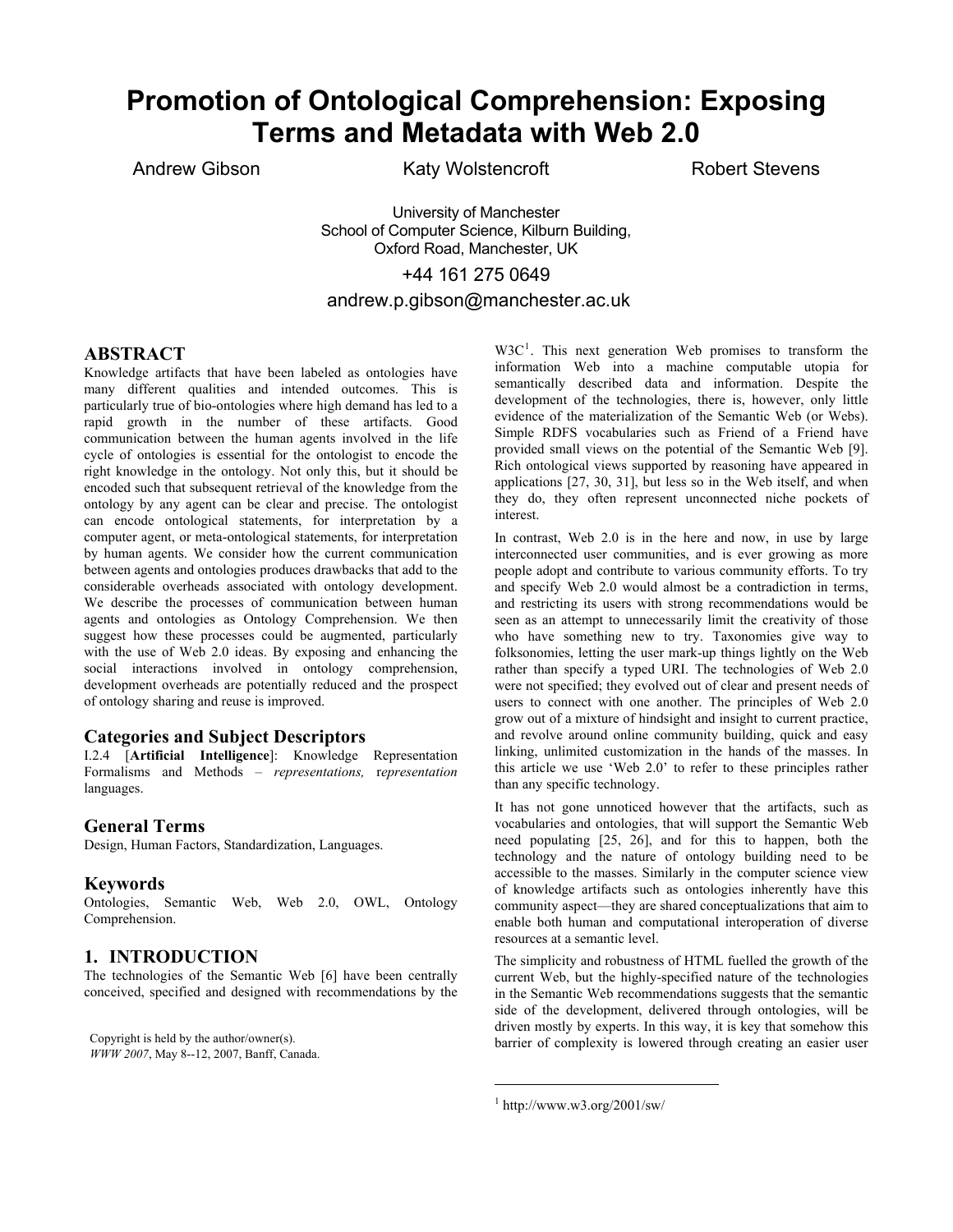experience, and that the motivators that are driving Web 2.0 are harnessed to promote uptake of Semantic Web ideas.

In this paper we consider the social and communication dependent aspects of the ontology development life cycle, and identify problems encountered by people with specific roles of interaction. From this, we suggest that a clear, layered separation is made between statements in ontologies that are logical and those that are linguistic, supporting annotations on the ontology. In doing so, the annotations can be exposed to the collaborative aspects of Web 2.0, promoting light discussion at the level of natural language about the meanings of terms, whilst leaving the heavier encoding of knowledge into OWL as a task for ontologists.

### **2. ONTOLOGIES AND DEVELOPMENT**

The central premise of the Semantic Web is enabling computational processing of Web resources through knowledge artifacts. The W3C have provided the Resource Description Framework (RDF) and the Web Ontology Language (OWL) recommendations. The latter, particularly in its OWL-DL variant, is offered as a means of building robust property based descriptions with a logical underpinning that can be used to provide vocabulary for describing Web content, but also support reasoning across Web content [20]. Such ontologies are to be the semantic backbone for linking resources in the Semantic Web. Additionally, these ontologies are to represent knowledge of domains, and have the virtues of being sharable and reusable. As yet, it is difficult to find an ontology that could be said to have been designed to fit the criteria for enabling a Semantic Web by being domain general and rich in content. One prominent example of an ontology approaching these criteria is the Foundational Model of Anatomy (FMA) [12, 23]. The FMA could be said to be more of a true domain ontology (or reference ontology) than any other in bio-medicine. However, even the FMA has barriers to the Semantic Web goals of sharing and reuse because of its large size, perhaps because it was developed in Frames and later converted to OWL.

In computer science, what are called ontologies covers a broad range of knowledge artifacts. Glossaries, vocabularies, thesauri, informal and formal ontologies (both in language and ontological discrimination) are all used at various points in the Semantic Web. Different levels of expressiveness (sometimes called formality) come from the purpose and demands of the ontology being developed [28]. These demands can be considered with increasing levels of expressiveness from very "light-weight" term lists, thesauri, dictionaries or hierarchies up to "heavy-weight" with very expressive constraints [10, 25]. OWL-DL offers a formal language and can be used to build rich, logical representations of descriptions of what exists; it can also be used, in various forms, to develop other forms of knowledge artifact while still retaining strict language semantics in the representation, but weakening the ontological distinctions made in



**Figure 1: Ontology Comprehension: Current model of interactions between various agents and an ontology, as described in Section 3. The human agents are not necessarily different individuals, but rather are separated here by the roles fulfilled in the development and inspection processes.**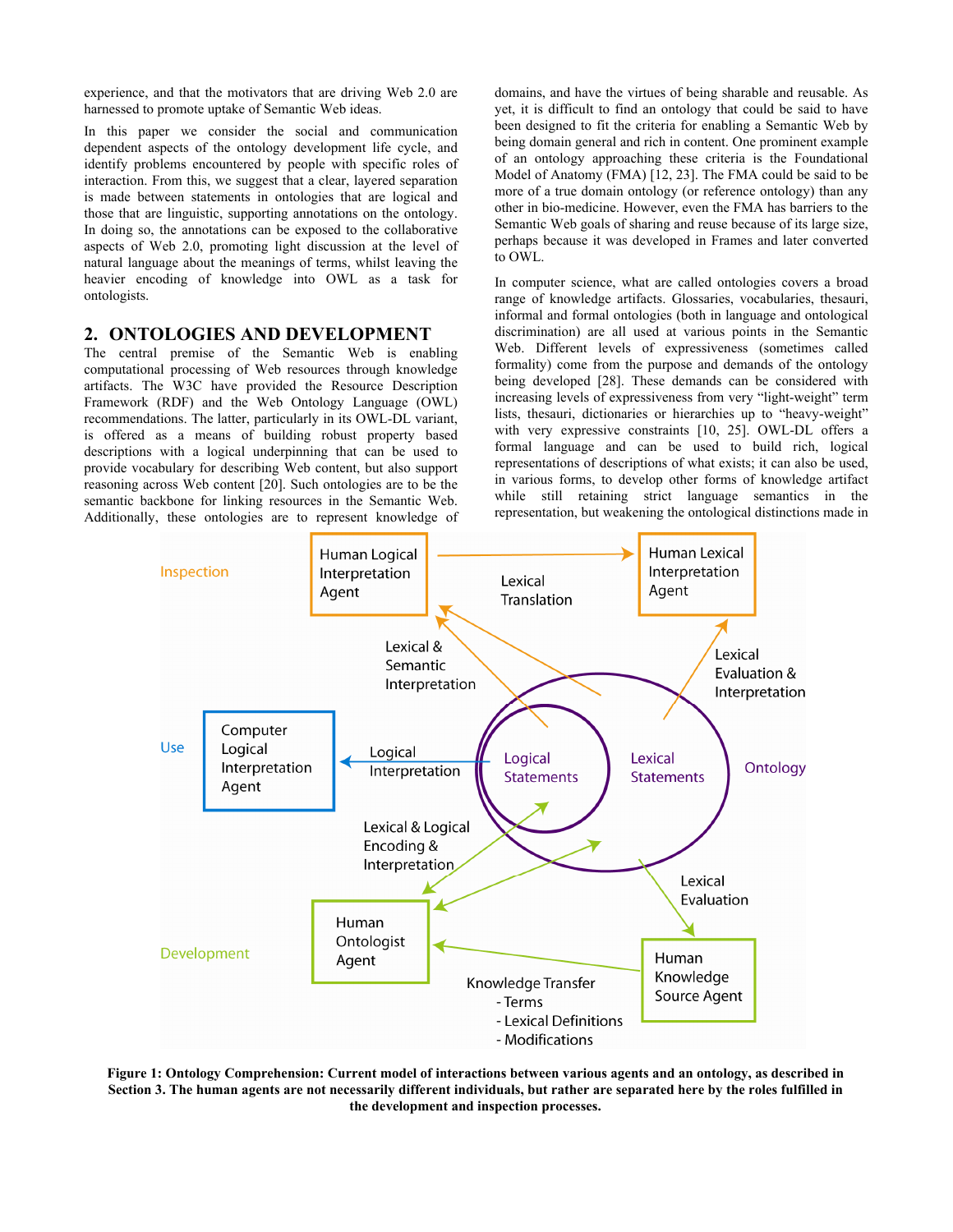the knowledge artifact.

Building OWL-DL logic based ontologies is a difficult process [21] and reaching a community consensus is hard, especially in complex domains such as biology, where knowledge for making ontological distinctions can be incomplete. These issues need to be addressed if ontologies are to play their role in the Semantic Web. Here, we are mostly interested in the aspect of reaching a community consensus. Focus is often placed on the aspect of collaborative ontology building, that is, a group of people working directly with one ontology. We do not aim to discuss this type of system, as we see such systems as expert systems for logic-savvy ontologists rather than currently being suitable for "the masses". Much more work needs to be done on enabling true collaboration in logic based ontologies. Instead, we currently envisage a core of expertise for logic encoding supported by people conceptualizing and gathering linguistic material. We acknowledge that there is a wealth of methodologies that address certain aspects of the ontology development lifecycle [10, 29] and evaluation [8, 24], good reviews of these fields can be found in the references. For the purposes of this paper, we wish to focus on the social interactions during these processes rather than the processes themselves.

## <span id="page-2-4"></span>**3. ONTOLOGY COMPREHENSION**

We learn from the field of software engineering that effective reuse of elements of object oriented frameworks is reliant on many levels of understanding from the point of view of the programmer [4, 15]. In software engineering, improving these levels of understanding is known as "software comprehension", and we extend the principles to ontology development. We outline *ontology comprehension* as the interaction between human agents and the knowledge expressed in an ontology.

Figure 1 outlines the interactions between various agents and an ontology that are considered in this section. There are two main modes in which ontology comprehension is important:

- 1. Development mode. Ontology development requires that there is efficient interaction between experts that represent the knowledge of the domain in the scope of the ontology (domain experts) and the ontologist that is responsible for the construction and continued maintenance of the ontology. Here we assume a model where, for a specific ontology development exercise, there is a limited cohort of domain experts that are involved with an ontologist.
- Inspection mode. Ontology inspection is a light evaluative process that an agent will go through the ontology to quickly assess whether or not that ontology is of good quality and whether what it contains is suitable for some specific needs of the inspector.

What follows is an outline of task models that highlight how currently, the interactions of agents involved with ontologies leads to discrepancies in ontology comprehension.

#### <span id="page-2-3"></span>**3.1 Task Model 1: Ontology Development**

<span id="page-2-2"></span><span id="page-2-1"></span><span id="page-2-0"></span>We consider early ontology development as a process that begins with the lightest possible knowledge structure, essentially a term list, and subsequently moves up through levels of complexity and expressiveness of the types discussed in [10]. This happens socially as well as in the ontology as all those involved in the development become more familiar with scope. At the beginning of the ontology development life cycle, the ontologist (assuming they have no domain knowledge) will usually rely on the domain expert to provide a core set of terms from the domain of interest as a starting point. The initial scope of the ontology, rather than being rigidly defined, is often roughly determined from the initial term list and this will get refined as things move on. At this early stage it is necessary for the domain expert to be able to quickly assess if the terms are appropriate. As things are, the easiest way to do this is for the domain expert to be able to access the ontology for themselves and browse the hierarchy of terms, whilst checking and adding in textual annotations for the terms, as well as any comments about the specific or contextual use of any of the terms.

The ontologist will be using one of the commonly available ontology development tools such as Protégé-OWL<sup>[2](#page-2-0)</sup>, Swoop<sup>[3](#page-2-1)</sup> and OBO-Edit<sup>[4](#page-2-2)</sup>. All of these tools are centered on the user interacting with a class hierarchy view, which the ontologist will be building from the terms given to them by the domain expert. At this stage, the domain expert will primarily be concerned with having the correct term-definition pairs represented in the proto-ontology. Decisions regarding the class hierarchy signal the beginning of a slightly more complex level of expressivity, as the ontologist will be making assertions between classes about subsumption relationships [14]. This is especially true of OWL ontologies, and such decisions do not necessarily need to be considered for simpler controlled structured vocabularies in which hierarchical relationships "broader than" and "narrower than" are possible. The ontologist may also start to guide the domain expert in how to transfer knowledge regarding some of the more fundamental object properties such as part-hood.

At some point, the domain experts need to let the ontologists start to make even more expressive assertions in the ontology that they may not necessarily understand the implications of for themselves. This signals the next stage of ontology development, in which the balance shifts so that the ontologist starts to refine the assertions in the ontology. Instead of being instructed and guided by the domain expert, the ontologist now needs to ask careful questions of the domain expert. The aim of these questions should be to extract the intrinsic meaning of the terms that the domain expert has provided so that the ontologist can encode these meanings into the ontology using more and more expressive restrictions and axioms. Significantly, unless the domain expert has had training in understanding the meanings of logical assertions of ontologies, they will still primarily rely on the lexical annotations and definitions when evaluating the ontology.

Once the content of the ontology has begun to stabilize (i.e. there are fewer major revisions in the content of the ontology being made) it will be made available to a wider audience. This can signal a whole new critical process of revision for the ontology. In the next section we will consider what sort of interactions may occur between different agents and ontologies when they are first encountered.

Eventually, the increase in the content of the ontology, both lexical and logical, should start to level off as the content and the intended scope, at which time further structural modifications may be made, such as modularization, which could happen once

1

<sup>2</sup> http://protege.stanford.edu/

<sup>3</sup> http://code.google.com/p/swoop/

<sup>4</sup> http://www.oboedit.org/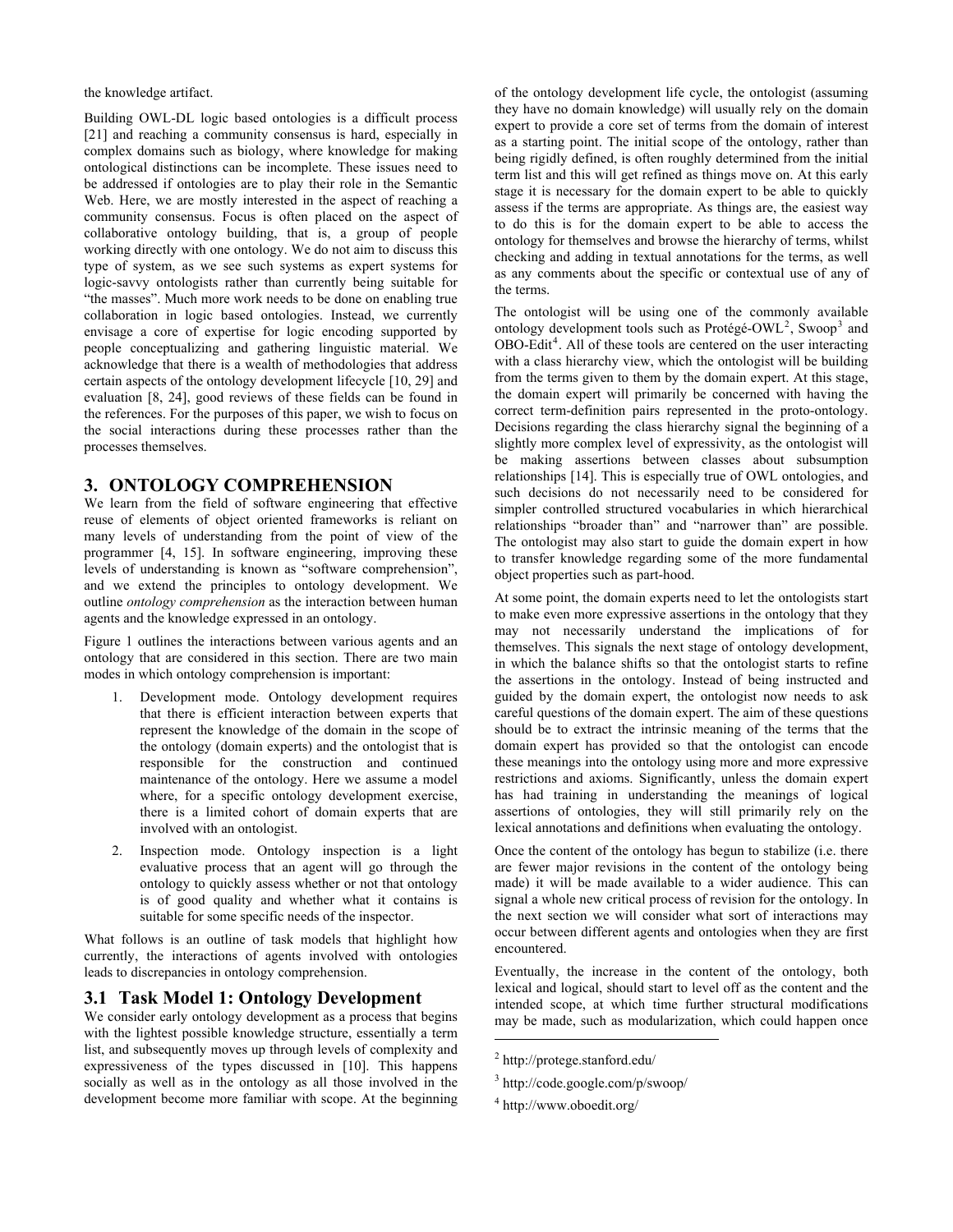the micro-organization of the knowledge in a domain has become clear. A publicly available and relatively stable ontology has a new set of requirements, for which the topics of ontology evolution and change management address [19]. Change management of ontologies has been considered in a technological sense for some time, and it should be clear that changes to a publicly available ontology need to be transparent. However, there is a growing trend for including extra hierarchical structures into the ontology that represent deprecated classes (e.g. [30]). The need to do this is obvious; it is less so how to do it neatly and ontologically. Versioning etc. are all parts of the ontology lifecycle that have no really, consistent support.

The following discrepancies in ontology comprehension should be clear from this section.

- 1. Discrepancies in Early Development
	- a. The most convenient means of constructing, looking at and sharing the early term list is, unusually, from within an ontology file, which implies some hierarchical structure.
	- b. Early revisions of the ontology are experimental for the ontologist, yet are still subject to inspection and lexical evaluation from the domain expert.
	- c. Domain experts, having looked directly at revisions of the ontology file, may be resistant to subsequent major changes in structure and terminology by the ontologist as knowledge is disambiguated.
- 2. Emerging Discrepancies
	- a. Inclusion of information regarding deprecated classes into the class hierarchy of the ontology.
- 3. Communicative Discrepancies
	- a. Discussions between the domain experts about terminology that are potentially crucial for ontology comprehension are lost or are completely separated from the ontology itself.
	- b. Discussions between the domain experts and the ontologists about disambiguation of terms are lost or are completely separated from the ontology itself.
	- c. Potential for misinterpretation of logical aspects of the ontology by the domain experts through exposure to the logical component.

### <span id="page-3-0"></span>**3.2 Task Model 2: Ontology Inspection**

Ontologies are complex entities. If any ontology is going to get used by someone other than the person or group that implemented it, there has to be a way in which it can be decided whether or not it is an appropriate ontology for the task in hand [18]. Currently, this inspection process is difficult because of the paucity of ontologies available, and the fact that many have been designed for a specific purpose. Also, the discrepancies listed in [3.1](#page-2-3) result in a general lack of information that can aid effective inspection and overall ontology comprehension.

It is hard not to liken an ontology inspection process to some sort of evaluation. What we describe here is fairly close to *ontology selection* [24], except that ontology inspection is more of a browsing process, driven by what access there is to comparative information between several ontologies. Selection has much better defined initial parameters for the desired outcome, and can give a more targeted outcome. We do not wish to label this inspection as an evaluation however, as we do not make the assumption that the inspector will be following any pre-determined criteria, and if they are, that they are rational criteria.

The ontology inspection process is short lived, and for many people's goals, the choice of beginning a new ontology that they know will satisfy their criteria is more favorable than editing an existing one. However, such inspections can quickly be deemed fruitless when the term searched for turns out not to be defined by logical statements in an ontology. This is a common occurrence, as such 'classes' can be placeholders for future development or intrinsically defined terms where no logical definition was thought necessary. Ontologies can be intensely developed in one particular area where immediate goals are important, yet there is no way to effectively discover this other than through thorough browsing. For the goals of the Semantic Web, it is imperative that such information required to carry out this inspection process be made as clear as possible for the inspector, such that we do not see immense reproduction of individual effort and no clear "shared conceptualizations".

The domain knowledge these ontologies describe can require a considerable amount of understanding for anyone trying to inspect them. There are several ways in which this can be the case.

- 1. The domain knowledge encoded may be outside the experience of the inspector, or in a different context to what was expected. The inspector may not be able to tell if the knowledge represented is valid because it is not within their expertise, and will need to seek help and advice from a domain expert.
- 2. The knowledge may be appropriate, but encoded with axioms and restrictions that the inspector may not be able to accurately interpret as real world meaning, such that they have to find the advice of an ontologist.
- 3. The ontology may have been written for a specific purpose. The inspector may not be able to tell whether this is the case, and could therefore assume that the first or second scenario above is true, unless it is possible to seek advice from the original authors or find a resource containing this information.

The three scenarios above are serious issues for the future of ontologies in the Semantic Web. Most ontologies are developed as part of projects, and projects are usually pragmatic in terms of their goals. Hence, people build these ontologies as application ontologies that serve the immediate needs of the project. There is no perceivable immediate benefit for a project to develop a more general domain ontology in tandem with an application ontology, and so it does not happen. Consequently the Semantic Web goals of sharing and reuse become much harder, as people will tend to assess these application specific ontologies as too specific for a new purpose, as they see that they will need to invest effort in its re-engineering. Another danger here is that with so many application ontologies being developed, that inspectors always start to assume that unusual features of ontologies are the result of the needs of an application, and dismiss the ontology as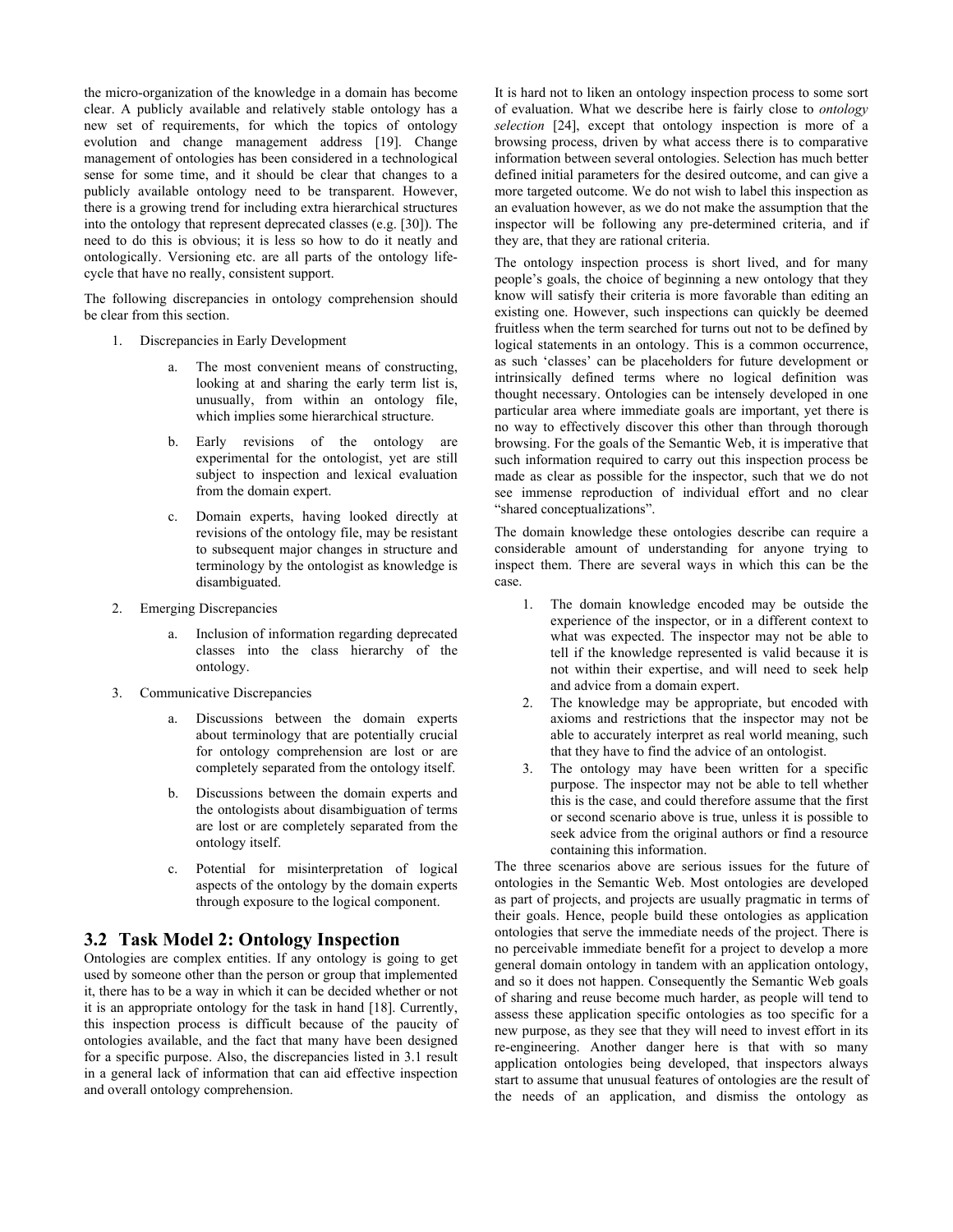potentially unusable. What is really needed is for the inspector to be sure what sort of artifact they are looking at by having easy access to certain parameters.

In the Semantic Web vision, the first course of action for an ontologist would be to verify the existence or non-existence of a domain ontology with close or overlapping scope to the ontology they are to develop. This process will be laborious if it relies on the current practice of downloading ontologies and browsing them to see if they are at all reusable. In response to this, technologies such as Swoogle [16] and AKTiveRank [2] are starting to provide access to online ontologies through page ranking and other analytical methods to establish potential target ontologies. However, these technologies have been criticized for ignoring the meaning of concepts and also relations [24]. Furthermore, we note that the results returning from these searches are whole OWL files, free and independent of contextual information. For example, a Swoogle search for "Protein" has in its top hits an ontology used in an educational tutorial (that in this case is evident from its URL), which is by no means intended to be a shared or reusable resource, but none the less is discovered and accessible.

Those inspecting ontologies can find themselves in an isolated situation where Web searches and personal inspection of an ontology or its documentation are the only means to ontology comprehension. It has already been recognized that the Web has enormous potential for social organization and engagement. In ontology comprehension, for example, it offers the means of asking those who know. It also, as Wikipedia has shown, offers the means by which elements that aid ontology comprehension can be developed. Having concluded the need for ontology comprehension, we now explore what is necessary for such a facility.

The following discrepancies in ontology comprehension should be clear from this section:

- 1. Discovery Level Discrepancies
	- a. Targeted discovery based on search for terms rather than meanings
	- b. Ontologies are discoverable independently of statements of purpose, scope etc.
	- c. Searches may discover anything from tutorial OWL files, programmatic OWL fragments, application ontologies, outdated or unmaintained ontologies etc.
- 2. Ontology Level Discrepancies
	- a. Statements of scope, purpose, expressivity etc are often missing altogether, or require extra searches to discover them.
	- b. Discussions that have affected overall ontology development are not recorded
	- c. Minimal opportunities to interact with the development team
- 3. Term Level Discrepancies
	- a. Feeding in from Section [3.1,](#page-2-3) ontologies need exploring in the development environment to assess appropriateness of terms.

b. No indication without exploration of the level of effort put into different areas of an ontology.

# **4. DESIDERATA FOR SEMANTIC ONTOLOGY COMPREHENSION**

Section [3](#page-2-4) highlights the social and communicative discrepancies that prevent an effective amount of ontology comprehension that is required for the uptake of the Semantic Web goals of ontology sharing and reuse. This section cross-analyses these discrepancies to produce some desiderata that can be considered for future systems. Whilst all types of data in and about an ontology may be considered 'ontological', we specify 'Meta-Ontological Data', 'Ontological Metadata' and 'Logical Statements' as clearly identifiable parts. For information contained within ontology files that is only for human interpretation of the encoded semantic content, we use the idea of Meta-Ontological data. For data specific to an individual ontology that is necessary for interpret and inspection across the whole structure and history of development, we use the idea of Ontology Metadata. The 'logical statements' in an ontology constitute the remainder of the content.

# **4.1 Separating the Ontological from the Meta-Ontological**

Ontologies come with a considerable amount of meta-ontological information (or should do so) which is used by the human to assess and see the intended use of that ontology. Much of this meta-ontological information is linguistically orientated. These meta-ontological extensions to the ontology itself are meaningless strings to the computer, and in this respect are unnecessary in so far as the computational goals of the Semantic Web are concerned. We know that this meta-ontological information is necessary, but we also see that it is not convenient to access; it lacks the human resources that often make the most of such material, as in Section [3.2](#page-3-0) where a lack of a single access point means that secondary information needs to be sought out manually.

In reality, we have a chance to design and build support for the meta-ontological in the light of current experience. OWL has virtually no support, apart from some *ad hoc* solutions, for carrying meta-ontological knowledge. We would advocate such a separation of the ontological from meta-ontological and this is where a Web 2.0 approach could help.

Our current scenario places too much reliance on assessment through simple linguistic inspection of, for instance, terms. These are labels for concepts and a simple assumption of lexical matching implying conceptual matching is dangerous. For example, in biology, it might seem safe to assume that hepatocyte and liver cells are the same thing. In fact, cells in the liver include hepatocyte cells, but also include adipocyte cells. Hepatocytes make the liver the liver, but there are other cells too.

Ontologies are only intuitively discoverable through the identification and inspection of the appropriate individual terms. Even the construction of linguistic definitions can leave ambiguous meanings for those inspecting an ontology, with no real way to find out how those definitions were converged upon. Even with logical definitions, we still rely upon natural language labels. The aim of languages such as OWL-DL is, however, to minimize potential ambiguities through logical descriptions.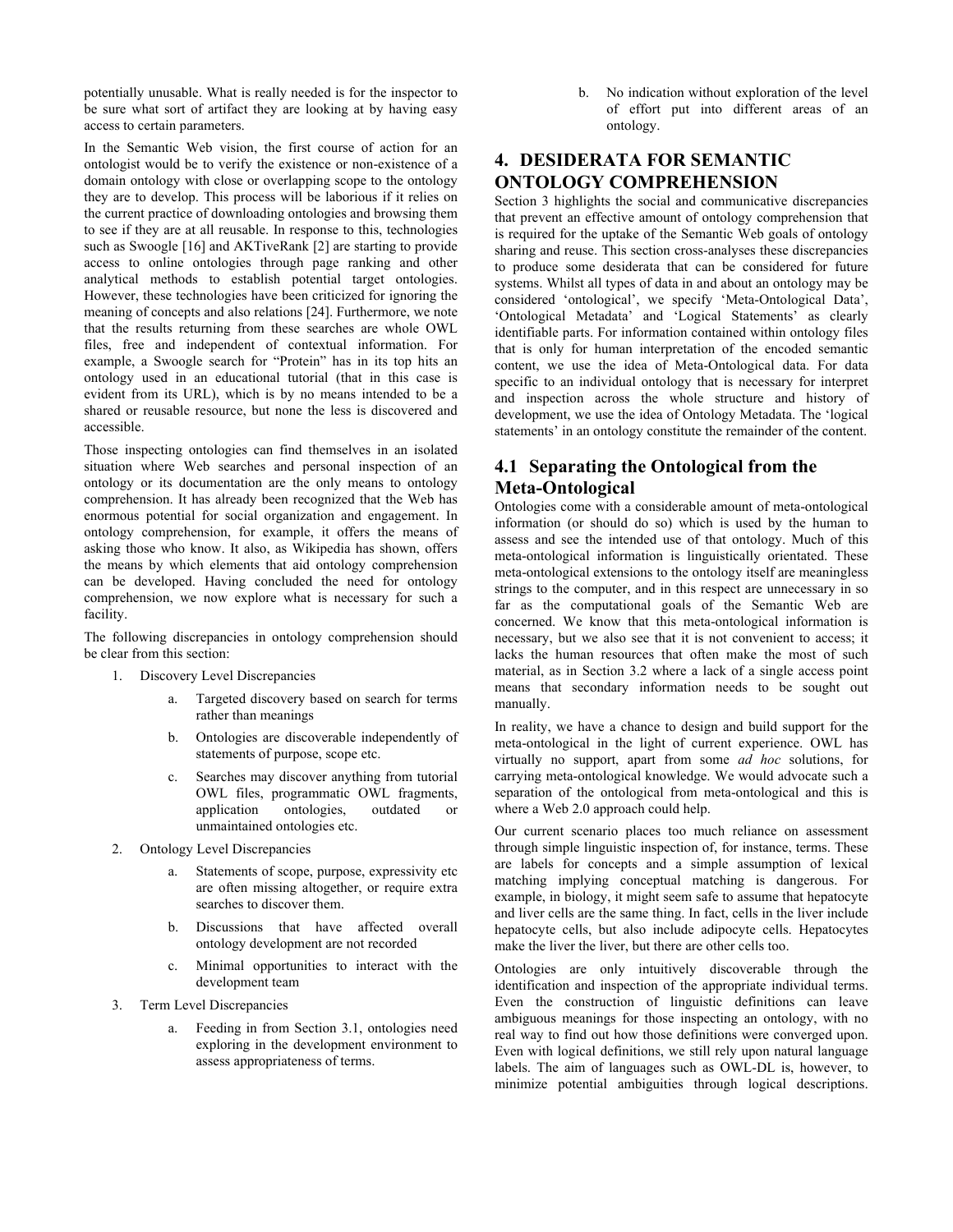Overall, there should be a synergy between logical and linguistic definitions.

Non-ontologist domain experts will attach intrinsic meaning to terms by drawing on their internal knowledge and the context in which a term is used. It is possible to restrict the intrinsic meaning of a term using the consensus of a domain, so long as it is stated in the context of the purpose of the controlled vocabulary. Interpretation of meaning in these controlled vocabularies still requires a human agent and the knowledge is logically inaccessible to a computer agent.

Thus, we define the inline linguistic portions of ontology files as meta-ontological data. These include anything that a human agent would use for the translation of specific complex logical statements into meaning (including links to other meanings) but are also intrinsically meaningless to the computer. Primarily, these are:

- Terms
	- o The specific string by which the logical meaning is labeled, usually considered as the real meaning.
	- o E.g. (from celltype ontology) 'subsidiary cell' • Synonyms
		- o Any number of labels that refer to the same meaning.
		- o E.g. (cont'd) 'accessory cell'
- Definitions
	- o Short, concise description of the meaning, including links to other terms.
	- o E.g. (cont'd) 'An epidermal cell associated with a stoma and at least morphologically distinguishable from the epidermal cells composing the groundmass of the tissue'
- Annotations (examples of)
	- o Longer, more verbose descriptions.
	- o Examples of how the term is used.
	- o Explanations of contextual use for the term.
	- o Links to term provenance.
	- o E.g. (cont'd) DBXREF TAIR:0000296

Achieving the separation of this meta-ontological layer allows for the consideration of how to manage this mostly linguistic information. This separation is our major desideratum and from this flows the means by which Web 2.0 can provide a platform to expose meta-ontological information and harness and extend the range of group activities.

# **4.2 Promoting Social Interaction – A Meta-Ontological Workspace**

<span id="page-5-0"></span>Explicit logic based ontologies for the Semantic Web are going to need to capture implicit knowledge with axioms and restrictions. Yet, unless the experts with the knowledge all manage to learn how to interpret complex logical statements, there needs to be a workspace in which implicit knowledge can be discussed and defined lexically within expert groups. In other words, terms and term linked information can essentially exist independently of the formal environment of ontologies. This implicit knowledge can be used by ontologists as a resource. With such a resource, development of early stage ontologies will not require the construction of formal hierarchies until a critical amount of implicit knowledge has been collected in these more lightweight resources. Also, multiple hierarchies for different purposes could be constructed from the same resource, reusing the collected

knowledge in a way not possible in file-oriented development. The ontologists have a way to interact with the domain experts as a community to perform tasks such as the disambiguation of terms before they have been encoded in an ontology, reducing the chance that major revisions of ontological structure will be required. As this resource is shared and linkable, project and domain contexts for terms can be established. These contexts can be used by both the ontologists and the domain experts to traverse the gap into discussions that involve other groups, and discover overlapping scopes more intuitively. Additionally, these resources would provide ideal testing grounds for lexical research (e.g. [7]) that should lead to future improvement on methodologies for these workspaces.



#### **Figure 2: An augmented form of ontology comprehension. Ontology Metadata and Meta-Ontological statements have been separated from the Logical Statements and has been exposed to a community using Web 2.0 principles.**

Generating discussion of implicit meaning may sound a little like cutting the domain expert out of the ontology construction process. It should in fact considerably reduce the overhead of ontology development by shifting the discussions based around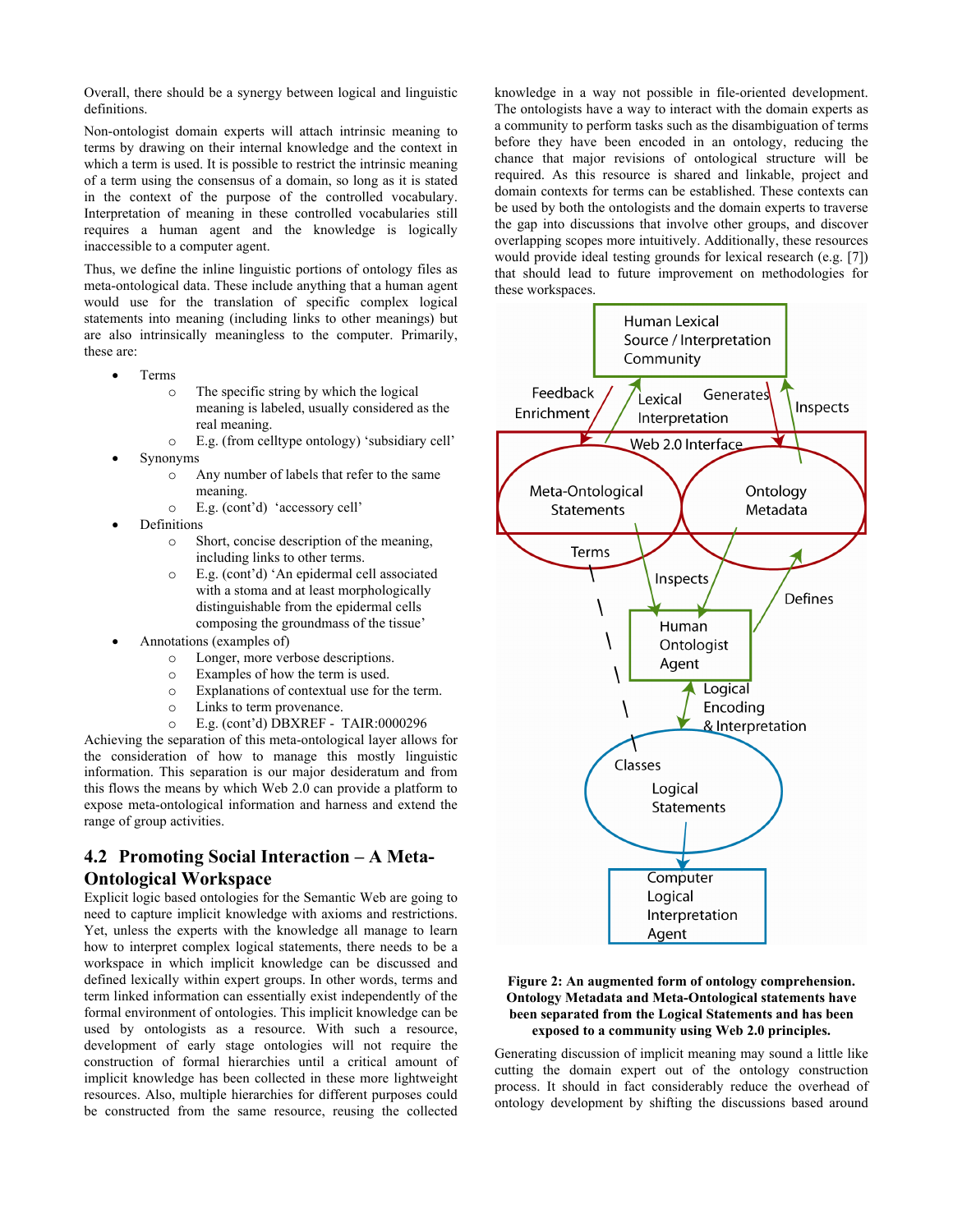intrinsic meanings of terms and which terms are the most appropriate to use away from the attention of the ontologists. It is important not to make the division too wide, as there is a risk that bias could creep in from the ontologists as the domain experts would be unable to assess the implications of certain restrictions and axioms. In terms of feedback to the domain expert from the ontologist, we recognize that there is a need for some sort of consistent translation methodology that can generate accurate textual definitions from logical statements, but we consider this outside of the scope of this article.

It should be clear that such discussion workspaces would be well suited for Web 2.0 style systems. These workspaces should promote the creation of lexicons in which a group of experts can start to add in and inspect lexical information. In this implicit view, it is the terms that are the focus of discussion, not the ontological interpretation, which are two different goals that sometimes get confused during ontology development. Within the workspace, the terms can be discussed, and annotated with textual definitions, comments about usage, links to synonymous terms, requests for clarification etc. Helium was, for instance, discovered in 1894. Of course it was the category of Helium that was discovered, not the instances of the helium atoms (which presumably have existed much before 1894). This is an example of meta-class statements that are part of the ontology. They are class level statements, but those that are well suited to this linguistic, community style of interaction.

The purpose of targeting Web 2.0 as a base for this metaontological data is not to completely remove this type of information from the view of the ontology, we merely seek to relocate it so that the incredibly social nature of the definition of knowledge can be coupled with an environment that is equally socially driven (see [Figure 2](#page-5-0)). Modularization of ontologies is seen to be one of the keys to making ontologies viable for the Semantic Web vision, and as such, import mechanisms exist that support the combination of different sources. Lexicons developed by groups could be given URIs, as could all of the terms described in them. Knowledge held in WordNet [17] style lexical resources could be linked using online URIs in a similar way to imported online ontologies taking advantage of well established methods for dealing with words and their meanings at the lexical level.

# **4.3 Promoting Ontology Sharing and Reuse: An Ontological Metadata Workspace**

The production of ontologies that can be effectively shared and reused is a major step towards achieving the goals of the Semantic Web. There are significant barriers to these goals in our current model of ontological comprehension. We have highlighted how ontologists and domain experts alike need to inspect ontologies to assess whether they are appropriate for their needs. Currently, the information that would be necessary to effectively conduct this investigation is hard to find, and does not always come in the same format.

An ontological metadata workspace would provide access to whole-ontology level information for ontologies necessary to carry out light evaluative processes. A collaborative Web 2.0 approach to ontologies would see 'ontology profiles' that include clear statements about the purpose and scope of the ontology and information regarding its status. Ontologies would clearly be labeled as domain and application ontologies to help evaluation, and subsequently, when application ontologies are derived from

domain ontologies, this can be marked up and become visible such that ontology level provenance, a history of where everything in an ontology originated from and how it changed over time, can start to be built up.

Introducing a strong community aspect would encourage those developing ontologies to start using tagging, thereby linking up their ontologies to particular domains and projects. Domain ontology construction could be promoted by using ranking systems where inspectors can rate how useful the ontology was in terms of what was expected, assuming that more general ontological models will fit the requirements of more people.

OWL has been made popular for use as an ontology language because of the publicity of the Semantic Web, accessibility of tools for creating OWL ontologies and the fact that it is useful beyond the scope of the Semantic Web. OWL has been used for a lot of purposes, and searching for ontologies based on the content of their files seems like it may be unsustainable as the number of files grows faster than the number of useful ontologies.

Efficient inspection of ontologies can be limited by a large size of ontologies. The current tendency is to build larger ontologies, as the tool support and methodologies for modularization have been slow off the mark until recently. As we learn more about the implications and methods of modularization [22], ontologies can become more manageable, reducing the amount of evaluation cost per ontology. This of course will require better indexing, along with information about how each ontology has been used/imported, perhaps leading to a 'shopping cart' model for highly modular ontology construction.

Perhaps one of the most motivating factors for achieving this desire for more effective inspection is the aspect of learning. Once it becomes easy to empirically see what constitutes a good and useful ontology, then these features get propagated and discussed. As has been noted in [1], the viral spread of understanding how to write HTML was in part because existing HTML could be inspected and copied. Also, the effect of newly written HTML was instantly verifiable in a Web browser. It is harder to have this sort of verification with ontologies, and there are a lot of conflicting styles of ontology development with no consensus of what is 'right', If the Ontological Metadata Workspace were to be realized, then a hub of comparable, commented and marked-up ontologies could develop in a much quicker and consistent fashion than the solitary efforts that are currently the norm.

# **5. BIO-ONTOLOGIES: EXPERIENCES AND PERSPECTIVES**

While our discussion in this article is most pertinent to the notion of the Semantic Web as a whole, it originates from the discipline of bioinformatics. Biologists were early adopters of the Web as a means of disseminating data and the tools for their analysis. These data and tools are developed in a highly autonomous manner and consequently they are beset by both syntactic and semantic heterogeneities. Bioinformaticians have seen ontologies as a means to create common understandings for human and computers about the meaning of data in their distributed resources in a life science Semantic Web [13]. The DNA sequences of different organisms, for example have a common representation, but this is not so for the functional knowledge associated with those sequences. So, the sequences can be interpreted by humans and computers, but not what is known about those sequences.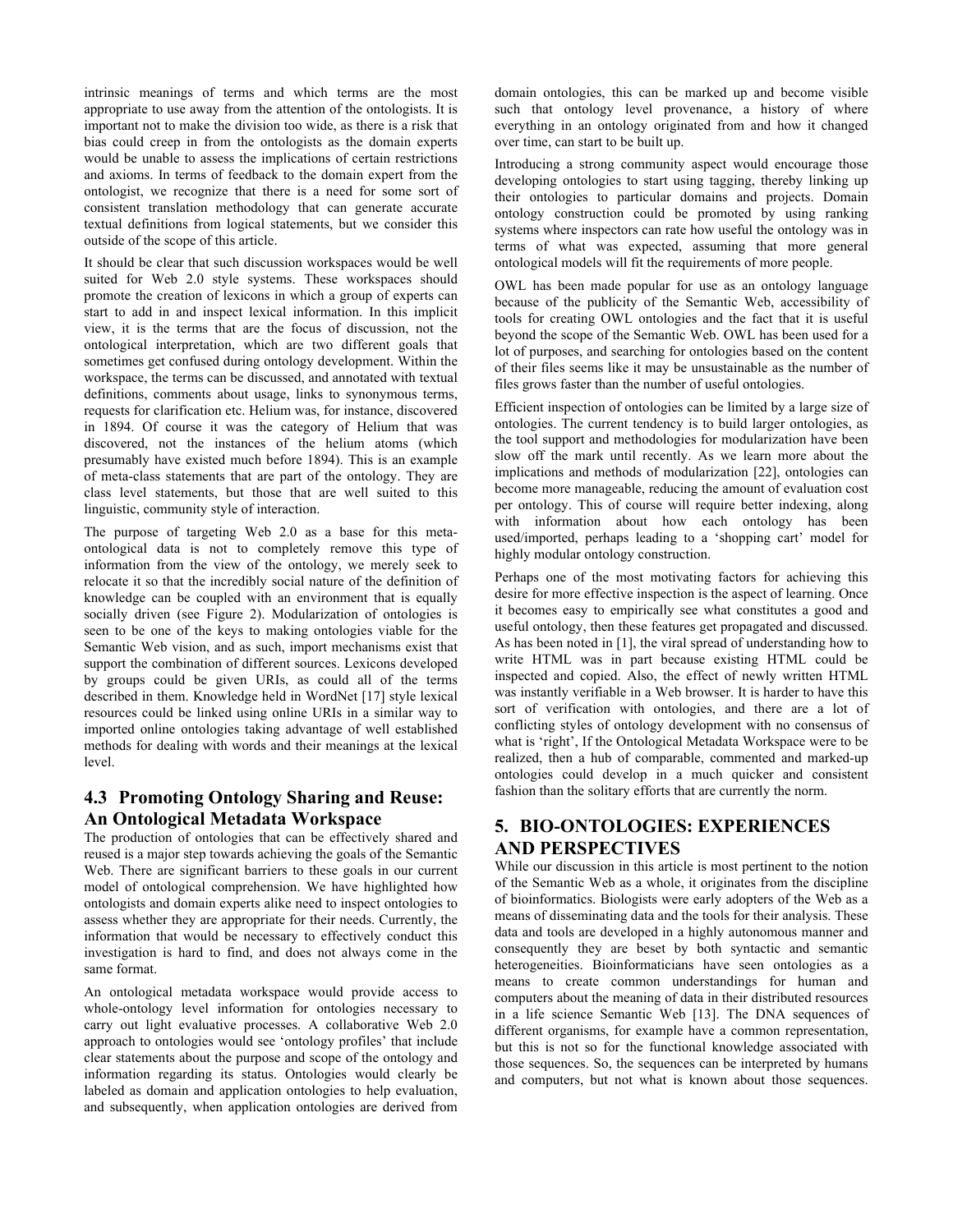Consequently, biologists have created ontologies to describe, for instance, the functional attributes of DNA and proteins [3, 11].

Bioinformatics has, therefore, much Web accessible data described by ontologies. The W3C have recognized a nascent Semantic Web in this domain in the development of the Health Care and Life Sciences  $SIG<sup>5</sup>$  $SIG<sup>5</sup>$  $SIG<sup>5</sup>$ . It is a significant feature of the move towards ontologies in this sector that it is biologists who build these tools, with some guidance from ontologists. Whilst this community has not made great use of OWL, but its own representation,  $OBO<sup>6</sup>$  $OBO<sup>6</sup>$  $OBO<sup>6</sup>$ , it still provides a good representation of Semantic Web activities.

The OBO ontologies have significant standing in biological communities, and it is perhaps the community building aspect that fuels this standing, as it includes:

- A large number of centrally available OBO ontologies<sup>[7](#page-7-2)</sup>
- The OBO-Edit OBO ontology development tool that is specifically designed by a working group of users.
- A committee, the OBO-Foundry<sup>[8](#page-7-3)</sup>, that has been set up and has produced a set of principles for new OBO ontologies to aspire to, including the promise of textual definitions for all terms and good documentation for all ontologies.
- The OBO file format, for which the primary goals include human readability and ease of parsing together with a syntax that makes them exportable as OWL.
- Pages on the SourceForge<sup>[9](#page-7-4)</sup> open source software development site, which includes the potential for project information, forums, downloads and issue tracking by which suggestions for new terms and modifications can be submitted.

Contributors to OBO are starting to pull together as a virtual community by pooling its resources on the Web. The Gene Ontology [3] saw a phenomenal growth in the number of terms it contained through user interaction alone that is well documented [5], such was the demand for the resource to represent so many researchers. Since then, the trend has continues as more and more biological domains aim to be represented by OBO.

The caveat for the relative success of OBO has probably been similar to that of Web 2.0 over Semantic Web (so far). Formality and methodology have temporarily made way for ease of use and ease of interaction. Interestingly, the majority of the OBO ontologies clearly state that they are "structured controlled vocabularies", which require nothing like the expressive power of OWL, and little in the way of knowledge engineering because the statements linking things do not require it. This is not for any other reason than nothing more complex than this is required, OBO ontologies are used for marking biological data so that they can be linked if they are annotated in the same way. Primarily, these ontologies contain a hierarchy of terms denoting 'is\_a' relationships. Less often but still common are 'part\_of' relationships, and occasionally other properties key to biology

 $\overline{a}$ 

such as 'develops from'. Despite having the full expressivity of OWL available in the OBO 1.2 syntax, there is little evidence to suggest that the developers in this community either see the need or have the will to take on this level of expressivity in their knowledge.

Perhaps then, this community can be a model for the future of ontology development on the Web. Quick and easy development of terms by engaging the user, employing Web 2.0 design principles to forge more coordinated communities for development of Semantic Web technologies. Web 2.0 has the capability to expose all of the 'light' lexical issues and some basic assertions of linking meaning to terms. 'Heavier' more expressive assertions in OWL are in the domain of the ontologist, who can be informed by the interactions they can have with domain experts and other ontologists through Web 2.0 communities.

#### **6. DISCUSSION**

We propose the construction of ontology specific resources, using the Web as a platform, which specifically deals with the management of lexical meta-ontological aspects of ontology development together with the management of ontology metadata. The applications of Web2.0 are geared towards harnessing these types of community interaction, which is precisely the sort of interaction that is not supported in the current model of ontology development. Dealing with meta-ontological data in downloadable ontology files and disparate descriptions of ontology metadata on development sites is prohibitive to a more universal appreciation of ontology design and implementation.

A centralized resource for sharing OWL resources would act as a hub for community learning, sharing and reusing of ontology resources, bringing together ontology users and builders in a way that is currently not possible. Designing ontologies by consensus in such workspaces would encourage best practice and speed up the uptake of the more complicated Semantic Web technologies, starting with OWL and the knowledge that is to be contained within. At the same time the system would provide a measure of control, ensuring that the dangers of misinterpreting the powerful semantics of OWL by untrained eyes are avoided. Having the community built lexical resources is the beginning of an opportunity to link up ontologists with a more specific system that can refer to the online lexical corpus.

The widespread realization of the Semantic Web will depend on the production of ontologies that can be effectively shared and reused, but in order to achieve this, the overheads of ontology development and ontology comprehension have to be considerably reduced. The OBO community/consortium has effectively demonstrated the advantages of lowering these overheads by engaging a community of domain experts in ontology development. OBO ontologies, however, are for human interpretation, so the true Semantic Web vision of human and computational understanding is not addressed. At the same time, highly expressive OWL-DL ontologies, for both computer and human interpretation *are* being produced, but largely in isolation. We propose a solution here which would bridge the gap between these approaches and effectively enable the same type of domain expert community engagement for formal ontologies.

#### **7. ACKNOWLEDGMENTS**

Funding for this work was through BBSRC grant BBS/B/17156.

<span id="page-7-0"></span> $<sup>5</sup>$  http://www.w3.org/2001/sw/hcls/</sup>

<span id="page-7-1"></span><sup>6</sup> http://www.geneontology.org/GO.format.obo-1\_2.shtml

<span id="page-7-2"></span><sup>7</sup> http://obo.sourceforge.net/

<span id="page-7-3"></span><sup>8</sup> http://obofoundry.org/

<span id="page-7-4"></span><sup>9</sup> http://sourceforge.net/